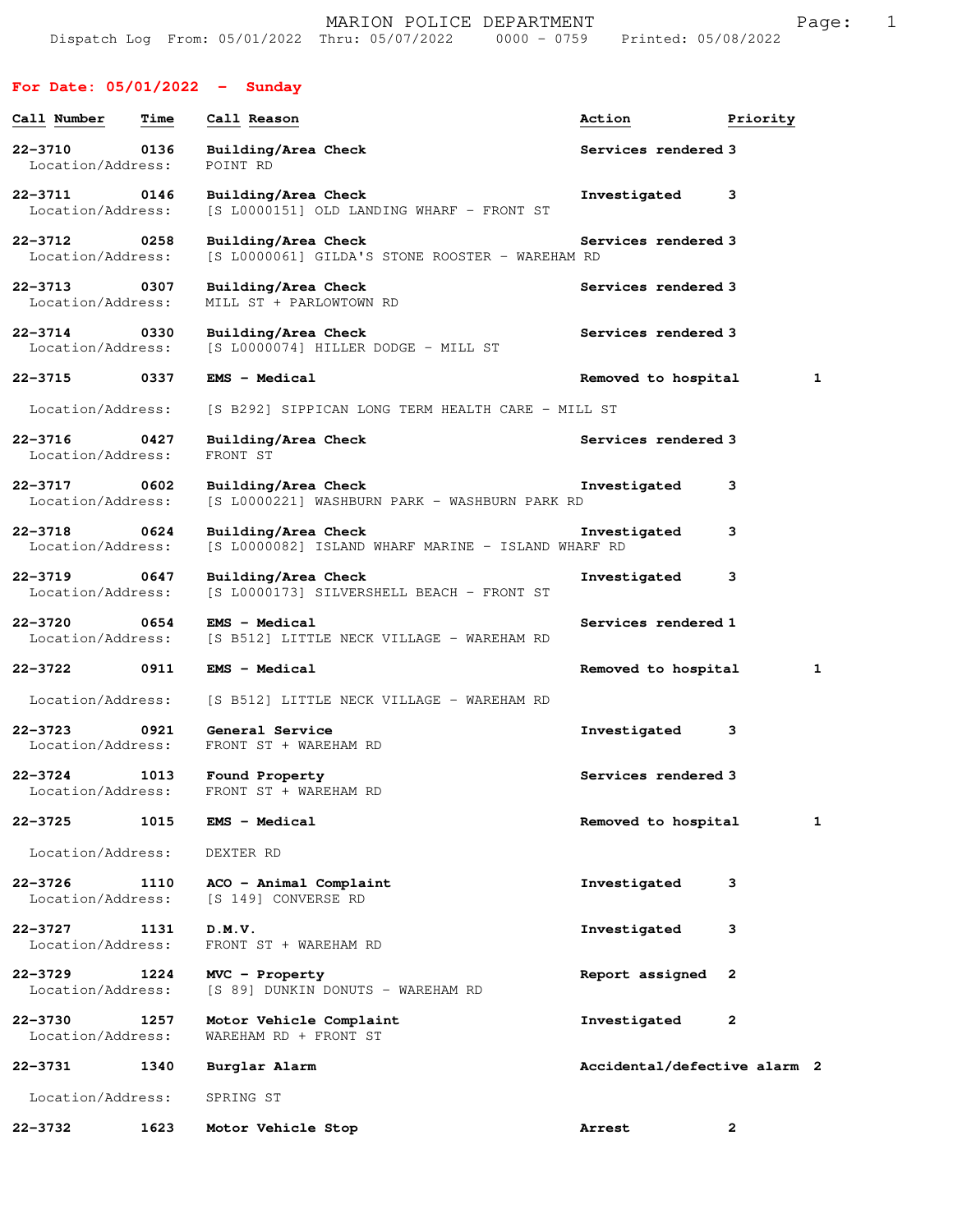|                                                 |             | MARION POLICE DEPARTMENT<br>Dispatch Log From: 05/01/2022 Thru: 05/07/2022 0000 - 0759 Printed: 05/08/2022 | 2<br>Page:                     |
|-------------------------------------------------|-------------|------------------------------------------------------------------------------------------------------------|--------------------------------|
| Location/Address:                               |             | FRONT ST + QUAIL'S CROSSING RD                                                                             |                                |
| 22–3734 1918<br>Location/Address:               |             | Assist/Other Police Department<br>[S3] FERING HILL                                                         | Services rendered 2            |
| 22-3733<br>Location/Address:                    | 2058        | Building/Area Check<br>ROCKY KNOOK LN                                                                      | Services rendered 3            |
| For Date: $05/02/2022 -$ Monday                 |             |                                                                                                            |                                |
| 22-3735                                         | 0038        | Burglar Alarm                                                                                              | Accidental/defective alarm 2   |
| Location/Address:                               |             | [S L0000040] CUMBERLAND FARMS (SOUTH) - WAREHAM RD                                                         |                                |
| $22 - 3736$<br>Location/Address:                | 0251        | Building/Area Check<br>[S L0000040] CUMBERLAND FARMS (SOUTH) - WAREHAM RD                                  | Services rendered 3            |
| 22-3737 0254<br>Location/Address:               |             | Building/Area Check<br>ISLAND WHARF RD                                                                     | Services rendered 3            |
| 22-3738 0256<br>Location/Address:               |             | Building/Area Check<br>[S L0000182] SIPPICAN SCHOOL BASEBALL FIELD - PARK ST                               | Services rendered 3            |
| 0259<br>22-3739<br>Location/Address:            |             | Building/Area Check<br>ROCKY KNOOK LN                                                                      | Services rendered 3            |
| $22 - 3740$<br>0443<br>Location/Address:        |             | Building/Area Check<br>[S L0000088] KITTANSETT CLUB - POINT RD                                             | Services rendered 3            |
| 22-3741 0455<br>Location/Address:               |             | Building/Area Check<br>[S 36] EAST OVER RESERVATION - COUNTY RD                                            | Services rendered 3            |
| $22 - 3742$<br>$\sim$ 0802<br>Location/Address: |             | Burglar Alarm<br>[S B395] TOWN OF MARION TOWN HALL - SPRING ST                                             | Investigated<br>2              |
| $22 - 3743$<br>Location/Address:                | 0816        | General Offense<br>[S L0000221] WASHBURN PARK - WASHBURN PARK RD                                           | Investigated<br>$\mathbf{2}$   |
| $22 - 3744$<br>Location/Address:                | $\sim$ 0920 | D.M.V.<br>FRONT ST                                                                                         | Investigated<br>3              |
| $22 - 3745$<br>Location/Address:                | 1156        | Parking Enforcement<br>PLANTING ISLAND RD                                                                  | 3<br>Investigated              |
| $22 - 3746$<br>Location/Address:                | 1239        | Fire - Alarm<br>MOORINGS RD                                                                                | 1<br>Investigated              |
| $22 - 3747$<br>Location/Address:                | 1306        | Building/Area Check<br>MAGNNOLIA CRABERY - FRONT ST                                                        | <b>Services rendered 3</b>     |
| $22 - 3748$<br>Location/Address:                | 1316        | Assist/Other Police Department<br>DEER RUN                                                                 | Services rendered 2            |
| $22 - 3750$<br>Location/Address:                | 1413        | Burglar Alarm<br>SOUTH ST                                                                                  | Investigated<br>$\mathbf{2}$   |
| $22 - 3752$<br>Location/Address:                | 1451        | D.M.V.<br>FRONT ST                                                                                         | Services rendered 3            |
| 22-3753                                         | 1605        | Paper Service                                                                                              | Message/summons delivered<br>3 |
| Location/Address:                               |             | [S B271] TOWN OF MARION POLICE DEPARTMENT - MILL ST                                                        |                                |
| $22 - 3755$                                     | 1821        | Paper Service                                                                                              | Message/summons delivered<br>3 |
| Location/Address:                               |             | COVE'S END RD                                                                                              |                                |
| $22 - 3756$                                     | 1850        | Suspicious Activity                                                                                        | No such person can be found 2  |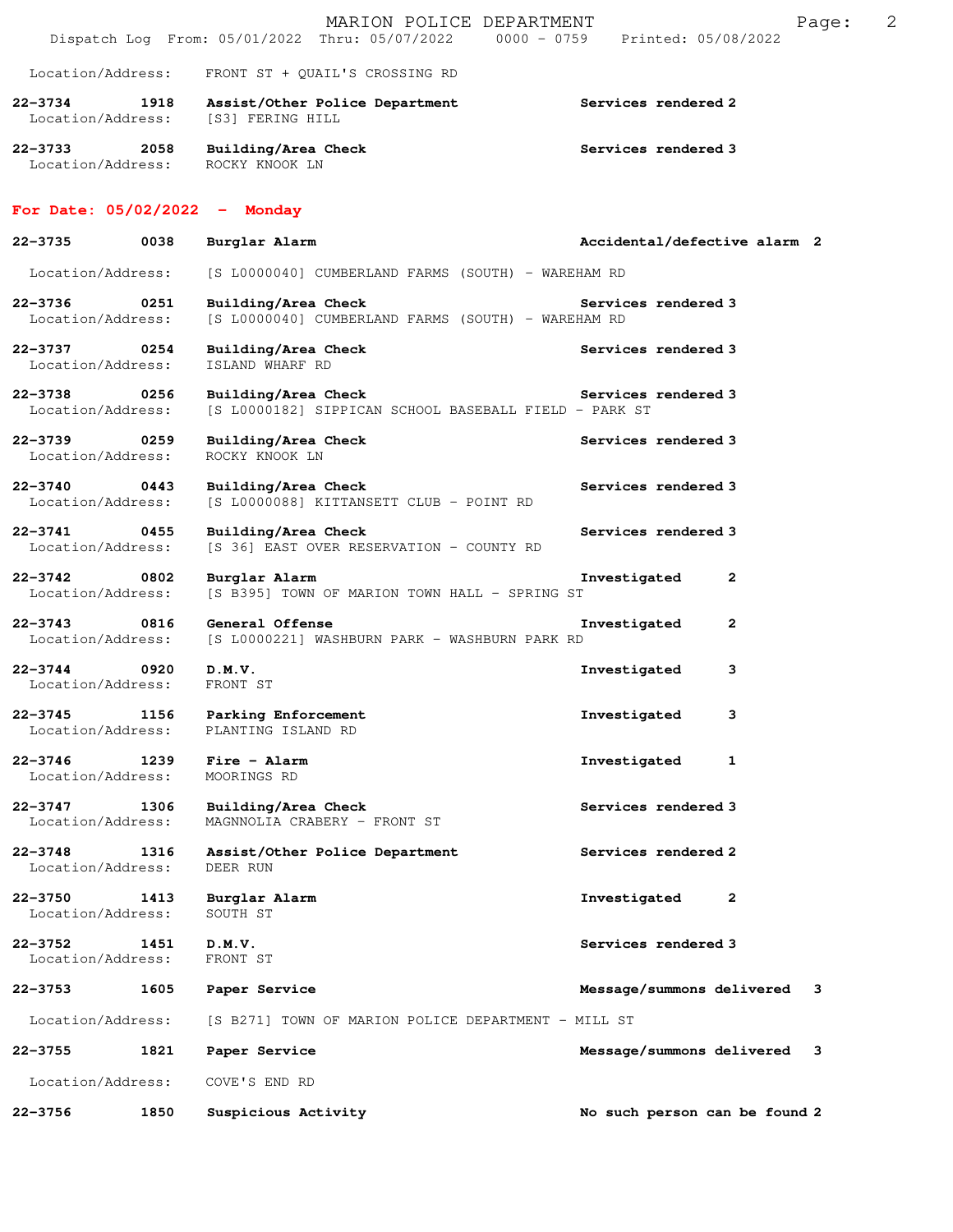|                                          |      | MARION POLICE DEPARTMENT<br>Dispatch Log From: 05/01/2022 Thru: 05/07/2022 0000 - 0759 Printed: 05/08/2022 |                              | 3<br>Page: |
|------------------------------------------|------|------------------------------------------------------------------------------------------------------------|------------------------------|------------|
| Location/Address:                        |      | [S 109] SIPPICAN LANDS TRUST - BRAINARD MARSH - DELANO RD + BASS POINT RD                                  |                              |            |
| $22 - 3757$<br>Location/Address:         | 1854 | Fire - Alarm<br>FRONT ST                                                                                   | Investigated<br>1            |            |
| For Date: $05/03/2022 - Tuesday$         |      |                                                                                                            |                              |            |
| $22 - 3758$<br>Location/Address:         | 0111 | Suspicious Activity<br>RYDERS LN                                                                           | $\mathbf{2}$<br>Unfounded    |            |
| $22 - 3759$<br>Location/Address:         | 0121 | Building/Area Check<br>[S L0000173] SILVERSHELL BEACH - FRONT ST                                           | Services rendered 3          |            |
| $22 - 3760$<br>Location/Address:         | 0130 | Building/Area Check<br>[S L0000074] HILLER DODGE - MILL ST                                                 | Services rendered 3          |            |
| 22-3761<br>Location/Address:             | 0150 | Building/Area Check<br>$[S L0000172]$ BREW-FISH - SPRING ST                                                | Services rendered 3          |            |
| $22 - 3762$<br>Location/Address:         | 0201 | Building/Area Check<br>[S 36] EAST OVER RESERVATION - COUNTY RD                                            | Services rendered 3          |            |
| 22-3763<br>Location/Address:             | 0203 | Building/Area Check<br>[S L0000216] CHILDRENS ACADEMY - COUNTY RD                                          | Services rendered 3          |            |
| $22 - 3764$<br>Location/Address:         | 0208 | Building/Area Check<br>[S L0000082] ISLAND WHARF MARINE - ISLAND WHARF RD                                  | Services rendered 3          |            |
| $22 - 3765$<br>Location/Address:         | 0213 | Building/Area Check<br>[S 131] FIELDSTONE FARM MARKET - MILL ST                                            | Services rendered 3          |            |
| $22 - 3766$<br>Location/Address:         | 0435 | Building/Area Check<br>MOORINGS RD                                                                         | Services rendered 3          |            |
| $22 - 3767$<br>Location/Address:         | 0442 | Building/Area Check<br>[S L0000054] TOWN OF MARION EVERGREEN CEMETERY - MILL ST                            | Services rendered 3          |            |
| 22-3768                                  | 0444 | EMS - Medical                                                                                              | Removed to hospital          | 1          |
| Location/Address:                        |      | [S B292] SIPPICAN LONG TERM HEALTH CARE - MILL ST                                                          |                              |            |
| $22 - 3769$<br>0503<br>Location/Address: |      | Building/Area Check<br>[S 125] BLUE HAIR SALON - WAREHAM RD                                                | Services rendered 3          |            |
| 22-3770<br>Location/Address:             | 0503 | Directed Patrol<br>DELANO RD                                                                               | Services rendered 3          |            |
| $22 - 3771$<br>Location/Address:         | 0509 | Building/Area Check<br>[S L0000230] TOWN OF MARION WING'S COVE BOAT RAMP - DELANO RD                       | Services rendered 3          |            |
| 22-3772<br>Location/Address:             | 0516 | Building/Area Check<br>[S L0000088] KITTANSETT CLUB - POINT RD                                             | Services rendered 3          |            |
| 22-3773                                  | 0712 | Burglar Alarm                                                                                              | Accidental/defective alarm 2 |            |
| Location/Address:                        |      | ICHABOD LN                                                                                                 |                              |            |
| $22 - 3774$<br>Location/Address:         | 0714 | ACO - General Service<br>[S L0000173] SILVERSHELL BEACH - FRONT ST                                         | Services rendered 3          |            |
| $22 - 3775$<br>Location/Address:         | 0741 | <b>Emergency Services</b><br>[S L0000198] TABOR ACADEMY - ADMISSIONS OFFICE - FRONT ST                     | Services rendered 1          |            |
| $22 - 3776$<br>Location/Address:         | 0754 | Fire - Power Line Down<br>FRONT ST                                                                         | Investigated<br>1            |            |
| $22 - 3777$<br>Location/Address:         | 0956 | Building/Area Check<br>[S L0000173] SILVERSHELL BEACH - FRONT ST                                           | Services rendered 3          |            |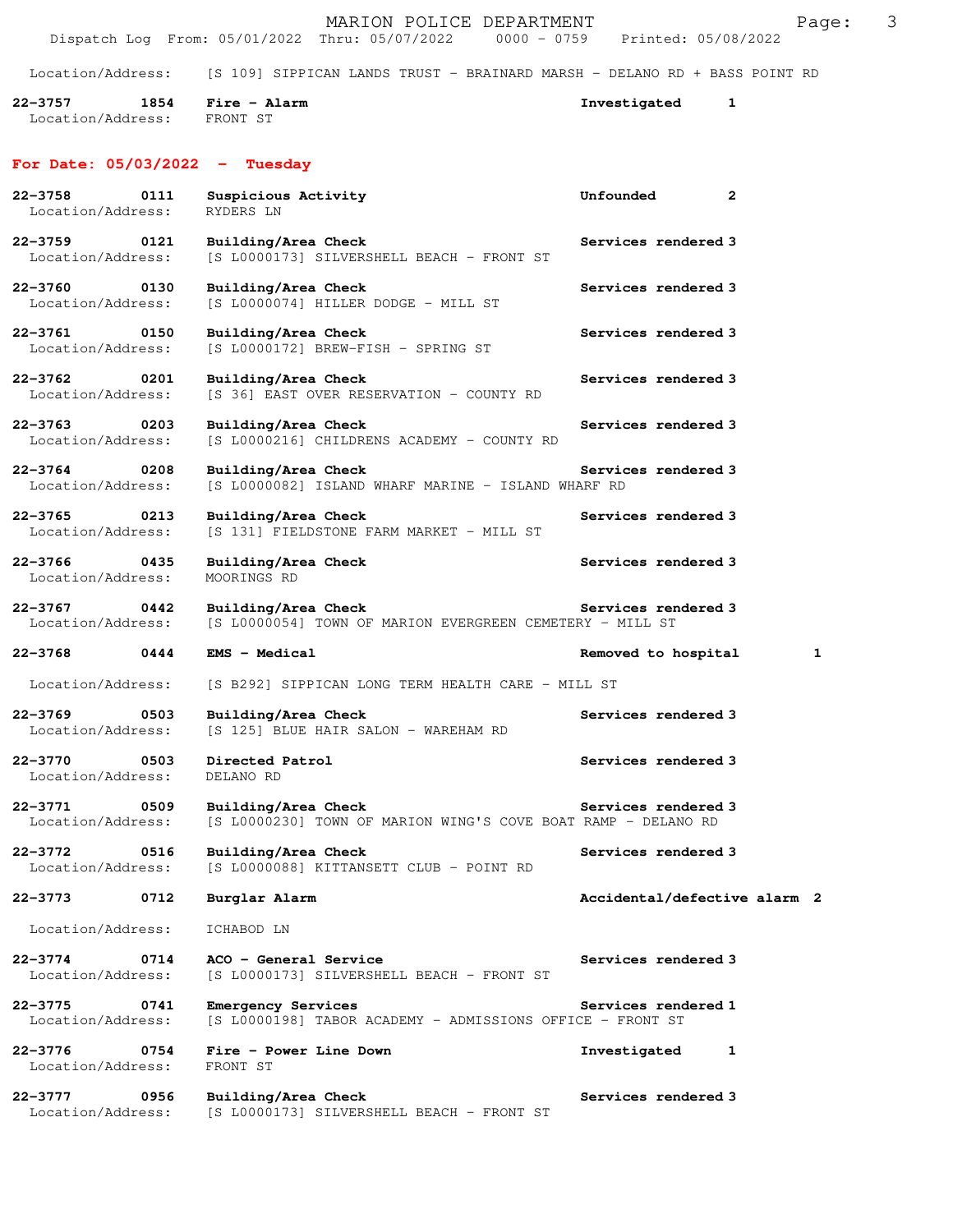|                                          |      | MARION POLICE DEPARTMENT<br>Dispatch Log From: 05/01/2022 Thru: 05/07/2022 0000 - 0759 Printed: 05/08/2022 | 4<br>Page:                    |
|------------------------------------------|------|------------------------------------------------------------------------------------------------------------|-------------------------------|
| $22 - 3779$<br>Location/Address:         | 1305 | Building/Area Check<br>COTTAGE LN                                                                          | Services rendered 3           |
| 22-3780<br>1345<br>Location/Address:     |      | Building/Area Check<br>[S 168] BOGS - MAGNOLLIA CRANBERRY - FRONT ST                                       | Services rendered 3           |
| 22-3781 1403<br>Location/Address:        |      | Building/Area Check<br>[S L0000003] ADVENT CHRISTIAN CAMPGROUNDS - OAKDALE AVE                             | Services rendered 3           |
| 22-3782                                  | 1632 | Suspicious Person                                                                                          | No such person can be found 2 |
| Location/Address:                        |      | [S L0000040] CUMBERLAND FARMS (SOUTH) - WAREHAM RD                                                         |                               |
| 22-3783<br>Location/Address:             | 1702 | ACO - By-Law Violation<br>QUAIL'S CROSSING RD                                                              | Investigated<br>3             |
| $22 - 3784$ 2052                         |      | Road Hazard                                                                                                | 3<br>Area search negative     |
| Location/Address:                        |      | ROUTE 195 WEST                                                                                             |                               |
| $22 - 3785$<br>2146<br>Location/Address: |      | Suspicious Motor Vehicle<br>[S L0000027] CAPTAIN HADLEY HOUSE - FRONT ST                                   | Services rendered 2           |
| 22-3786<br>Location/Address:             | 2156 | Building/Area Check<br>[S L0000040] CUMBERLAND FARMS (SOUTH) - WAREHAM RD                                  | Services rendered 3           |
|                                          |      | For Date: $05/04/2022 -$ Wednesday                                                                         |                               |
| 22-3787<br>Location/Address:             | 0309 | Fraud<br>[S B392] SIPPICAN SCHOOL - SPRING ST                                                              | Investigated<br>3             |
| $22 - 3788$<br>Location/Address:         | 0312 | Building/Area Check<br>[S B395] TOWN OF MARION TOWN HALL - SPRING ST                                       | 3<br>Investigated             |
| $22 - 3789$<br>Location/Address:         | 0327 | Building/Area Check<br>[S L0000173] SILVERSHELL BEACH - FRONT ST                                           | Services rendered 3           |
| $22 - 3790$<br>Location/Address:         | 0339 | Building/Area Check<br>[S 125] BLUE HAIR SALON - WAREHAM RD                                                | Services rendered 3           |
| $22 - 3791$<br>Location/Address:         | 0341 | Building/Area Check<br>[S 137] TRI TOWN MOTORS - WAREHAM RD                                                | 3<br>Investigated             |
| $22 - 3792$<br>Location/Address:         | 0345 | Building/Area Check<br>[S 81] DEPINA LANDING - RIVER RD                                                    | Investigated<br>3             |
| 22-3793<br>Location/Address:             | 0401 | Building/Area Check<br>[S L0000088] KITTANSETT CLUB - POINT RD                                             | Services rendered 3           |
| $22 - 3794$<br>Location/Address:         | 0438 | Building/Area Check<br>ROCKY KNOOK LN                                                                      | Services rendered 3           |
| $22 - 3795$<br>Location/Address:         | 0442 | MVC - Property<br>WAREHAM RD + JEREI LN                                                                    | Report assigned<br>2          |
| $22 - 3796$<br>Location/Address:         | 0541 | Building/Area Check<br>POINT RD                                                                            | 3<br>Investigated             |
| $22 - 3797$<br>Location/Address:         | 0720 | Motor Vehicle Stop<br>CONVERSE RD + PLEASANT ST                                                            | Verbal warning<br>2           |
| $22 - 3798$<br>Location/Address:         | 0840 | Fraud<br>CONVERSE RD                                                                                       | Report assigned<br>3          |
| 22-3799<br>Location/Address:             | 0852 | Burglar Alarm                                                                                              | Accidental/defective alarm 2  |
| 22-3800                                  | 0950 | SPRING ST<br>General Service                                                                               | Services rendered 3           |
|                                          |      |                                                                                                            |                               |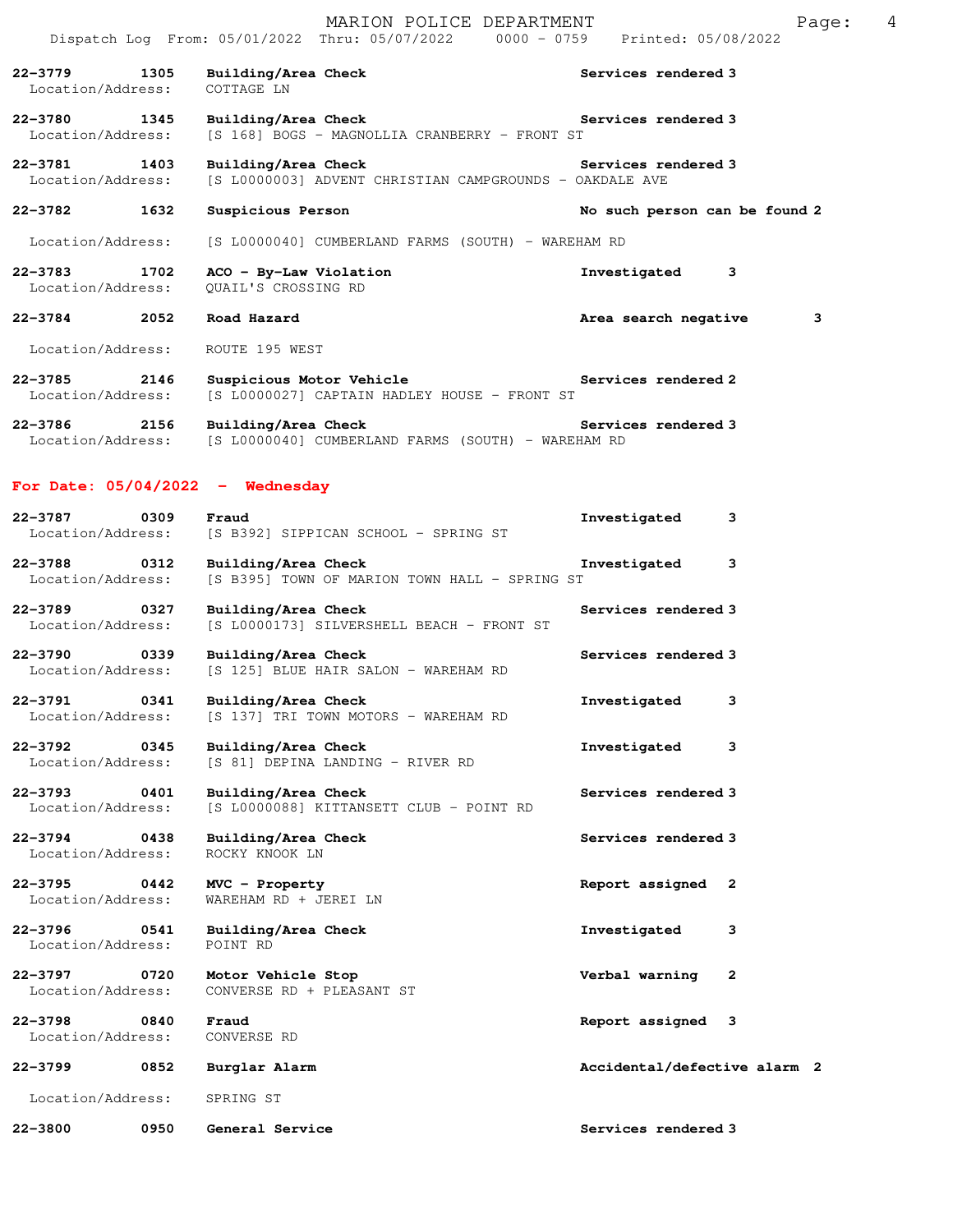|                                  |      | MARION POLICE DEPARTMENT<br>Dispatch Log From: 05/01/2022 Thru: 05/07/2022   0000 - 0759   Printed: 05/08/2022 |                              | 5<br>Page: |
|----------------------------------|------|----------------------------------------------------------------------------------------------------------------|------------------------------|------------|
| Location/Address:                |      | [S B292] SIPPICAN LONG TERM HEALTH CARE - MILL ST                                                              |                              |            |
| 22-3801<br>Location/Address:     | 1019 | ACO - Animal Complaint<br>ROCKY KNOOK LN                                                                       | Services rendered 3          |            |
| 22-3802 1024                     |      | Motor Vehicle Stop                                                                                             | Written warning issued       | 2          |
| Location/Address:                |      | [S B271] TOWN OF MARION POLICE DEPARTMENT - MILL ST                                                            |                              |            |
| $22 - 3803$                      | 1035 | Burglar Alarm                                                                                                  | Accidental/defective alarm 2 |            |
| Location/Address:                |      | WEST RIVER RD                                                                                                  |                              |            |
| 22-3804<br>Location/Address:     | 1109 | Officer Wanted<br>[S 42] LIGHTHOUSE LIQUORS - MILL ST                                                          | Investigated<br>$\mathbf{2}$ |            |
| 22-3805 1457                     |      | Burglar Alarm                                                                                                  | Accidental/defective alarm 2 |            |
| Location/Address:                |      | [S L0000089] KITTANSETT CLUB MAINTENANCE BUILDING - POINT RD                                                   |                              |            |
| 22-3806                          | 1506 | $9-1-1$ Call - Abandoned                                                                                       | Accidental/defective alarm 2 |            |
| Location/Address:                |      | [S B292] SIPPICAN LONG TERM HEALTH CARE - MILL ST                                                              |                              |            |
| 22-3807                          | 1708 | Burglar Alarm                                                                                                  | Accidental/defective alarm 2 |            |
| Location/Address:                |      | SIPPICAN LANDS TRUST OFFICE - WAREHAM RD                                                                       |                              |            |
| $22 - 3808$<br>Location/Address: | 1826 | Fire - Smoke Investigation<br>HASTINGS RD                                                                      | Investigated<br>1            |            |
| $22 - 3810$<br>Location/Address: | 2124 | Building/Area Check<br>[S L0000221] WASHBURN PARK - WASHBURN PARK RD                                           | Services rendered 3          |            |
| 22-3811<br>Location/Address:     | 2129 | Building/Area Check<br>[S 118] MARION VILLAGE ESTATES - VILLAGE DR                                             | Services rendered 3          |            |
| $22 - 3812$<br>Location/Address: | 2148 | Larceny/Past<br>[S L0000040] CUMBERLAND FARMS (SOUTH) - WAREHAM RD                                             | Report assigned 2            |            |
| $22 - 3813$<br>Location/Address: | 2150 | Follow Up Investigation<br>[S L0000040] CUMBERLAND FARMS (SOUTH) - WAREHAM RD                                  | Services rendered 3          |            |
|                                  |      | For Date: $05/05/2022 - Thursday$                                                                              |                              |            |
| $22 - 3814$<br>Location/Address: | 0223 | Building/Area Check<br>[S L0000173] SILVERSHELL BEACH - FRONT ST                                               | Services rendered 3          |            |
| $22 - 3815$<br>Location/Address: | 0233 | Building/Area Check<br>[S L0000074] HILLER DODGE - MILL ST                                                     | Services rendered 3          |            |
| $22 - 3816$<br>Location/Address: | 0237 | Building/Area Check<br>MILL ST + PARLOWTOWN RD                                                                 | Services rendered 3          |            |

**22-3817 0239 Building/Area Check Services rendered 3**  Location/Address: INDIAN COVE RD

**22-3818** 0247 Building/Area Check Services rendered 3 Location/Address: [S 125] BLUE HAIR SALON - WAREHAM RD [S 125] BLUE HAIR SALON - WAREHAM RD

**22-3819 0333 Building/Area Check Services rendered 3**  Location/Address: [S 137] TRI TOWN MOTORS - WAREHAM RD

**22-3820 0416 Building/Area Check Services rendered 3**  Location/Address:

**22-3821 0427 Building/Area Check Services rendered 3** 

Location/Address: [S L0000088] KITTANSETT CLUB - POINT RD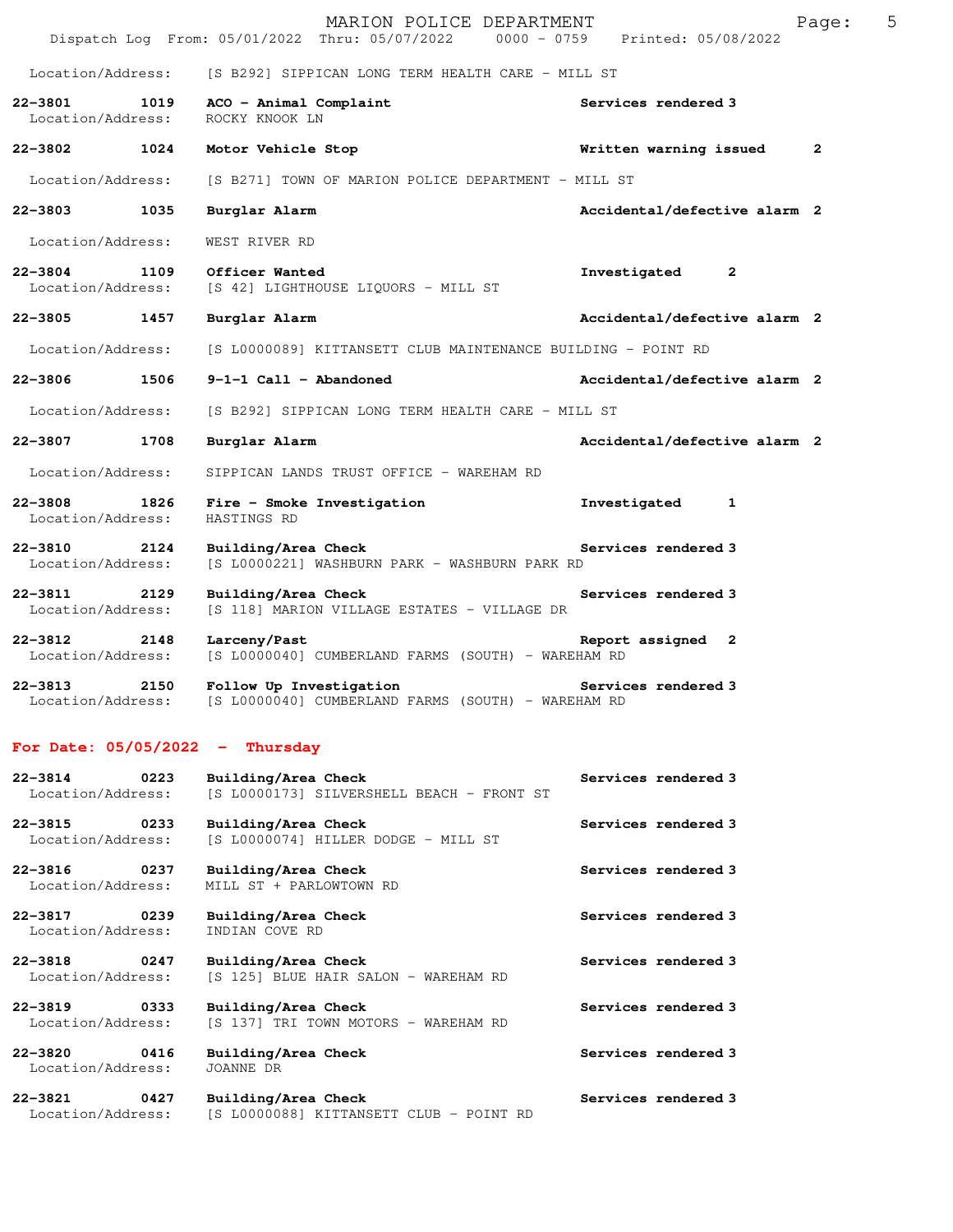|                                          |      | MARION POLICE DEPARTMENT<br>Dispatch Log From: 05/01/2022 Thru: 05/07/2022 0000 - 0759 Printed: 05/08/2022 |                               |              | Page: | 6 |
|------------------------------------------|------|------------------------------------------------------------------------------------------------------------|-------------------------------|--------------|-------|---|
| $22 - 3822$<br>Location/Address:         | 0509 | Building/Area Check<br>BENSON BROOK RD                                                                     | Services rendered 3           |              |       |   |
| 22-3823 0531<br>Location/Address:        |      | ACO - General Service<br>[S L0000173] SILVERSHELL BEACH - FRONT ST                                         | Services rendered 3           |              |       |   |
| 22-3824 0559<br>Location/Address:        |      | ACO - General Service<br>[S L0000221] WASHBURN PARK - WASHBURN PARK RD                                     | Services rendered 3           |              |       |   |
| 0811<br>22-3825<br>Location/Address:     |      | 911 Call - Accidental<br>[S B292] SIPPICAN LONG TERM HEALTH CARE - MILL ST                                 | Investigated                  | $\mathbf{2}$ |       |   |
| 22-3826 0817                             |      | EMS - Mutual Aid                                                                                           | Removed to hospital           |              | 1     |   |
| Location/Address:                        |      | [S3] CROMESETT RD                                                                                          |                               |              |       |   |
| 22-3827 0841<br>Location/Address:        |      | 911 Call - Accidental<br>FIELD STONE LN                                                                    | Investigated                  | 2            |       |   |
| 22-3828 0916                             |      | Directed Patrol<br>Location/Address: WAREHAM RD + FRONT ST                                                 | Investigated                  | 3            |       |   |
| 22-3829 1007<br>Location/Address:        |      | 911 Call - Accidental<br>[S B292] SIPPICAN LONG TERM HEALTH CARE - MILL ST                                 | Investigated                  | $\mathbf{2}$ |       |   |
| 1026<br>$22 - 3830$<br>Location/Address: |      | Health/Welfare<br>[S B512] LITTLE NECK VILLAGE - WAREHAM RD                                                | Services rendered 3           |              |       |   |
| 22–3831 1043                             |      | <b>EMS - Medical</b>                                                                                       | Removed to hospital           |              | 1     |   |
| Location/Address:                        |      | [S 188] MARY ROSS - DORAN WAY                                                                              |                               |              |       |   |
| 22–3832 1115                             |      | <b>EMS - Medical</b>                                                                                       | Removed to hospital           |              | 1     |   |
| Location/Address:                        |      | [S B292] SIPPICAN LONG TERM HEALTH CARE - MILL ST                                                          |                               |              |       |   |
| $22 - 3833$<br>1219<br>Location/Address: |      | Motor Vehicle Stop<br>MATTAPOISETT TOWN LINE - MILL ST                                                     | Verbal warning                | 2            |       |   |
| 22-3834 1326<br>Location/Address:        |      | Lost Property<br>[S L0000040] CUMBERLAND FARMS (SOUTH) - WAREHAM RD                                        | Services rendered 3           |              |       |   |
| 22-3835<br>Location/Address:             | 1336 | Directed Patrol<br>COUNTY RD                                                                               | Investigated                  | 3            |       |   |
| 22-3836 1336                             |      | General Service                                                                                            | No such person can be found 3 |              |       |   |
| Location/Address:                        |      | POINT RD                                                                                                   |                               |              |       |   |
| 22-3837<br>1342<br>Location/Address:     |      | Building/Area Check<br>[S 36] EAST OVER RESERVATION - COUNTY RD                                            | Investigated                  | 3            |       |   |
| 22-3838 1345<br>Location/Address:        |      | EMS - Mutual Aid<br>[S3] INDIAN NECK RD                                                                    | Services rendered 1           |              |       |   |
| 22–3839 1420<br>Location/Address:        |      | Directed Patrol<br>[S 215] BOGS - SHERMAN BRIGGS - POINT RD                                                | Services rendered 3           |              |       |   |
| 22-3840 1442<br>Location/Address:        |      | Motor Vehicle Stop<br>[S B271] TOWN OF MARION POLICE DEPARTMENT - MILL ST                                  | Verbal warning                | 2            |       |   |
| $22 - 3843$<br>Location/Address:         | 1635 | Motor Vehicle Stop<br>[S L0000040] CUMBERLAND FARMS (SOUTH) - WAREHAM RD                                   | <b>Arrest</b>                 | $\mathbf{2}$ |       |   |
| $22 - 3844$<br>Location/Address:         | 1637 | ACO - Animal Complaint<br>POINT RD                                                                         | Investigated                  | 3            |       |   |
| $22 - 3845$                              | 1648 | Transport<br>Location/Address: [S L0000040] CUMBERLAND FARMS (SOUTH) - WAREHAM RD                          | Services rendered 3           |              |       |   |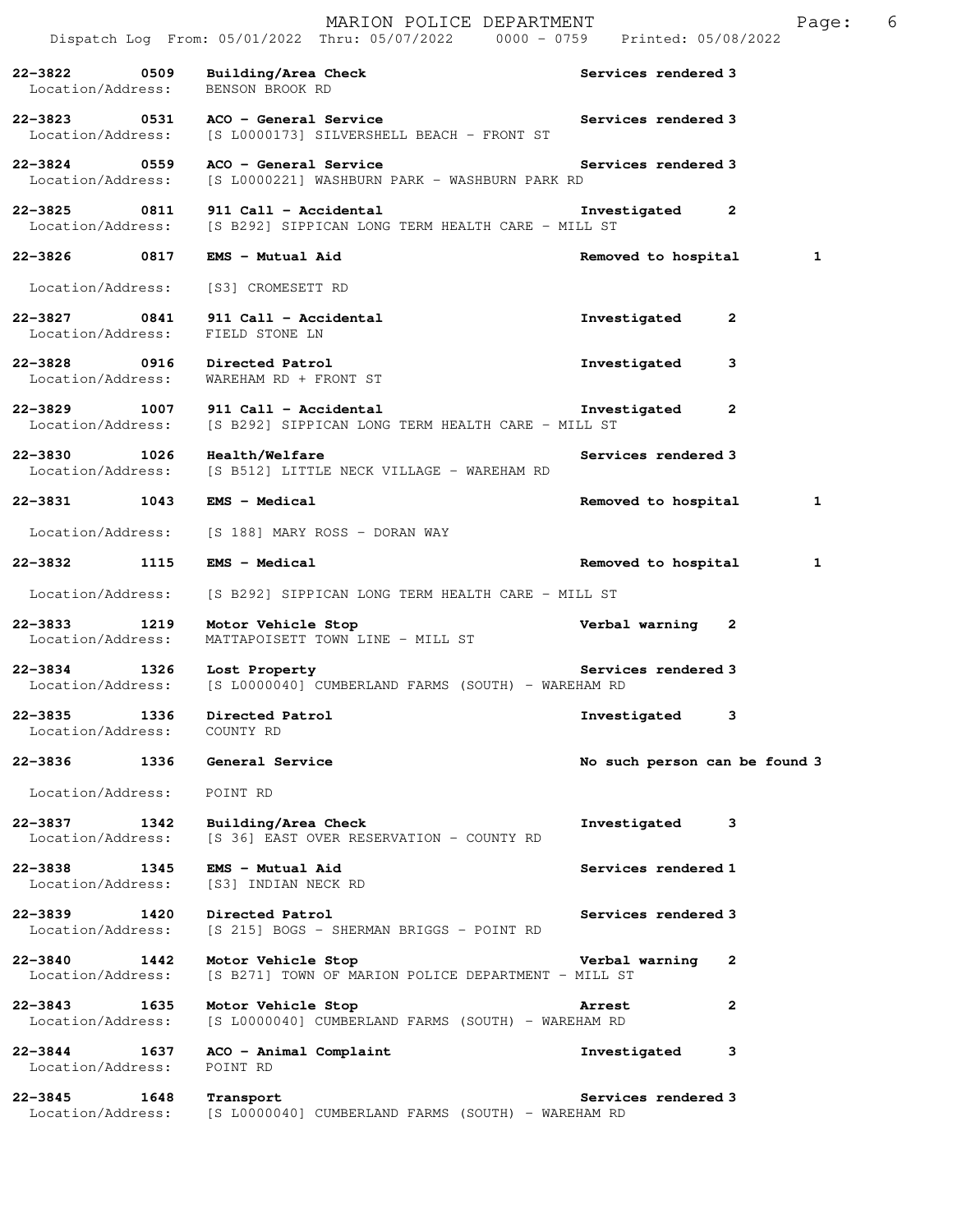|                                          | MARION POLICE DEPARTMENT<br>Dispatch Log From: 05/01/2022 Thru: 05/07/2022 0000 - 0759 Printed: 05/08/2022 |                        | Page: | 7 |
|------------------------------------------|------------------------------------------------------------------------------------------------------------|------------------------|-------|---|
| $22 - 3846$<br>1759<br>Location/Address: | Burglar Alarm<br>[S 57] EASTERN BANK - FRONT ST                                                            | Investigated<br>2      |       |   |
| $22 - 3847$<br>1802<br>Location/Address: | Transport<br>[S B271] TOWN OF MARION POLICE DEPARTMENT - MILL ST                                           | Services rendered 3    |       |   |
| $22 - 3848$<br>1834<br>Location/Address: | Road Hazard<br>BETWEEN DPW & THE POLICE STATION. - MILL ST                                                 | Services rendered 3    |       |   |
| $22 - 3849$<br>1918                      | <b>EMS - Medical</b>                                                                                       | Removed to hospital    | 1     |   |
| Location/Address:                        | [S B292] SIPPICAN LONG TERM HEALTH CARE-WINDSOR - MILL ST                                                  |                        |       |   |
| 22-3850 2038<br>Location/Address:        | Building/Area Check<br>[S 155] BURR BROTHERS BOATS - FRONT ST                                              | Services rendered 3    |       |   |
| $22 - 3851$<br>2232<br>Location/Address: | Building/Area Check<br>[S L0000173] SILVERSHELL BEACH - FRONT ST                                           | Services rendered 3    |       |   |
| $22 - 3852$<br>2237<br>Location/Address: | Building/Area Check<br>ABELS WAY                                                                           | Services rendered 3    |       |   |
| $22 - 3853$<br>2246<br>Location/Address: | Building/Area Check<br>REZENDES TER                                                                        | Services rendered 3    |       |   |
| $22 - 3854$<br>2250<br>Location/Address: | Building/Area Check<br>[S L0000011] THE CAZ - BARROS DR                                                    | Services rendered 3    |       |   |
| $22 - 3855$<br>2301<br>Location/Address: | Motor Vehicle Stop<br>COUNTY RD                                                                            | Arrest<br>$\mathbf{2}$ |       |   |
| $22 - 3856$<br>2327<br>Location/Address: | Transport<br>COUNTY RD                                                                                     | Services rendered 3    |       |   |

## **For Date: 05/06/2022 - Friday**

| 22-3857<br>Location/Address:      | 0320 | Building/Area Check<br>[S L0000182] SIPPICAN SCHOOL BASEBALL FIELD - PARK ST        | Investigated        | 3 |
|-----------------------------------|------|-------------------------------------------------------------------------------------|---------------------|---|
| 22-3858 0325<br>Location/Address: |      | Building/Area Check<br>[S L0000082] ISLAND WHARF MARINE - ISLAND WHARF RD           | Investigated        | 3 |
| 22-3859 0328<br>Location/Address: |      | Building/Area Check<br>[S L0000151] OLD LANDING WHARF - FRONT ST                    | Investigated        | 3 |
| 22-3860 0332<br>Location/Address: |      | Building/Area Check<br>[S 118] MARION VILLAGE ESTATES - VILLAGE DR                  | Investigated        | 3 |
| 22-3861 0337<br>Location/Address: |      | Building/Area Check<br>[S L0000074] HILLER DODGE - MILL ST                          | Investigated        | 3 |
| 22-3862 0555<br>Location/Address: |      | Building/Area Check<br>MILL ST + PARLOWTOWN RD                                      | Services rendered 3 |   |
| 22-3863 0603<br>Location/Address: |      | ACO - General Service<br>[S L0000173] SILVERSHELL BEACH - FRONT ST                  | Services rendered 3 |   |
| 22-3864 0737<br>Location/Address: |      | General Service<br>SPRING ST + MILL ST                                              | Services rendered 3 |   |
| 22-3865 0742<br>Location/Address: |      | Waterways Area Patrol<br>[S L0000155] PLANTING ISLAND CAUSEWAY - PLANTING ISLAND RD | Services rendered 3 |   |
| 22-3866 0907<br>Location/Address: |      | $MVC$ - Hit & Run/Property<br>WAREHAM RD + RIVER RD                                 | Report assigned 2   |   |
| 22-3867 0918<br>Location/Address: |      | Building/Area Check<br>COTTAGE LN                                                   | Services rendered 3 |   |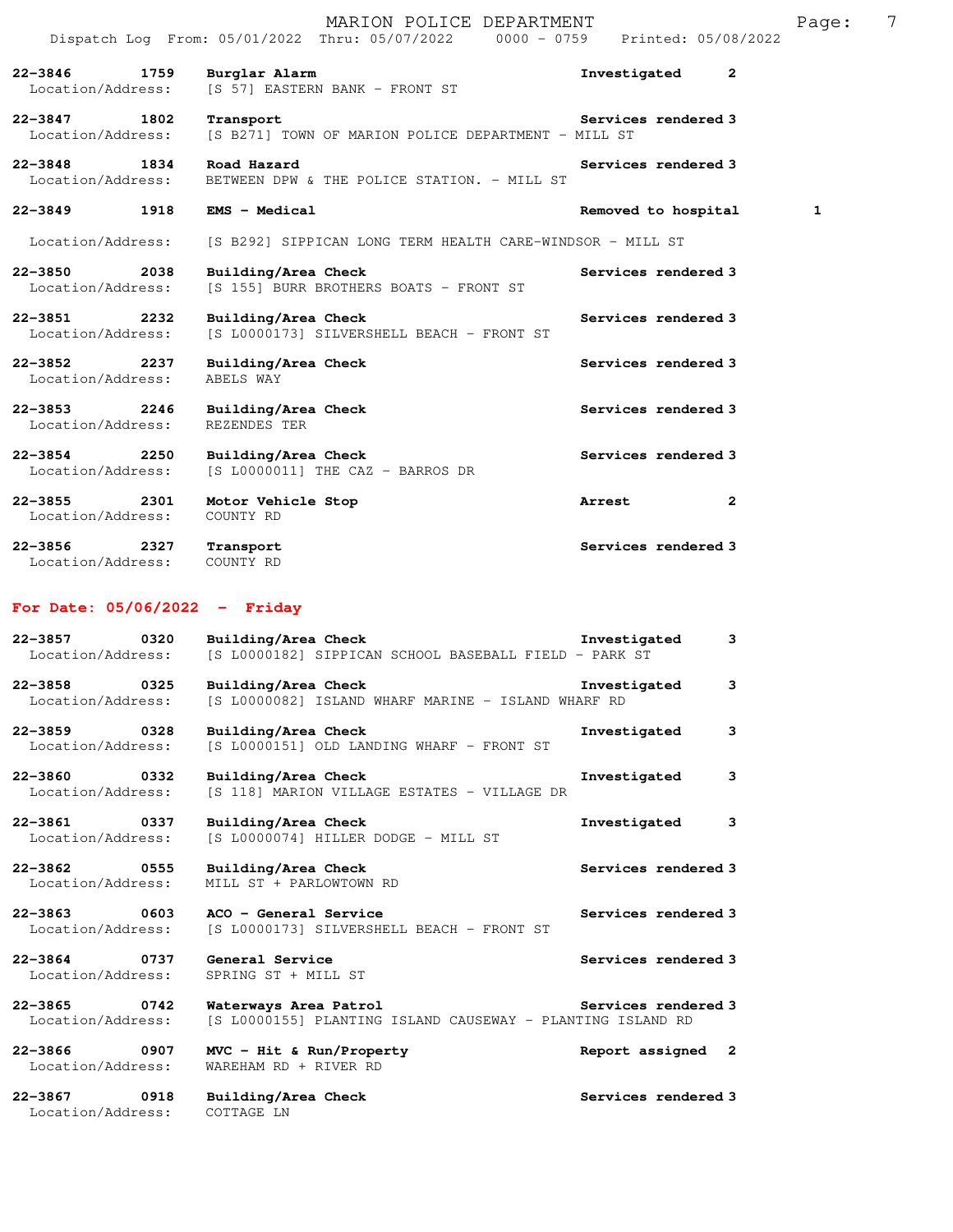|                                          |      | MARION POLICE DEPARTMENT<br>Dispatch Log From: 05/01/2022 Thru: 05/07/2022 0000 - 0759 | 8<br>Page:<br>Printed: 05/08/2022 |
|------------------------------------------|------|----------------------------------------------------------------------------------------|-----------------------------------|
| $22 - 3868$<br>Location/Address:         | 0959 | Building/Area Check<br>[S L0000040] CUMBERLAND FARMS (SOUTH) - WAREHAM RD              | 3<br>Investigated                 |
| $22 - 3869$<br>Location/Address:         | 1042 | Directed Patrol<br>DELANO RD                                                           | 3<br>Investigated                 |
| 22-3870<br>Location/Address:             | 1109 | Building/Area Check<br>GIFFORD'S CORNER RD                                             | Services rendered 3               |
| 22-3871<br>1301<br>Location/Address:     |      | ACO - Animal Complaint<br>[S B293] MARCONI VILLAGE - MILL ST                           | Services rendered 3               |
| 22-3872<br>Location/Address:             | 1302 | MVC - Property<br>WAREHAM RD + POINT RD                                                | Report assigned 2                 |
| $22 - 3873$<br>1337<br>Location/Address: |      | Officer Wanted<br>CRANBERRY WAY                                                        | Investigated<br>$\mathbf{2}$      |
| $22 - 3874$                              | 1542 | Assist/Other Police Department                                                         | Message/summons delivered<br>- 2  |
| Location/Address:                        |      | WAREHAM RD                                                                             |                                   |
| $22 - 3875$<br>Location/Address:         | 1702 | Building/Area Check<br>COUNTY RD                                                       | Services rendered 3               |
| $22 - 3876$<br>1716<br>Location/Address: |      | Building/Area Check<br>FRONT ST                                                        | Services rendered 3               |
| $22 - 3877$<br>Location/Address:         | 2048 | Building/Area Check<br>MOORINGS RD                                                     | Services rendered 3               |
| 22-3878                                  | 2122 | Burglar Alarm                                                                          | Accidental/defective alarm 2      |
| Location/Address:                        |      | [S 57] EASTERN BANK - FRONT ST                                                         |                                   |
| $22 - 3879$<br>Location/Address:         | 2228 | Suspicious Person<br>MILL ST + MAIN ST                                                 | Services rendered 2               |
| $22 - 3880$<br>Location/Address:         | 2310 | Building/Area Check<br>[S L0000074] HILLER DODGE - MILL ST                             | Services rendered 3               |
| $22 - 3881$                              | 2316 | Suspicious Motor Vehicle                                                               | No such person can be found 2     |

Location/Address: [S L0000082] ISLAND WHARF MARINE - ISLAND WHARF RD

## **For Date: 05/07/2022 - Saturday**

| 0136<br>$22 - 3882$<br>Location/Address: | Building/Area Check<br>[S 137] TRI TOWN MOTORS - WAREHAM RD                  | Investigated        | 3 |
|------------------------------------------|------------------------------------------------------------------------------|---------------------|---|
| $22 - 3883$<br>0146<br>Location/Address: | Building/Area Check<br>[S L0000074] HILLER DODGE - MILL ST                   | Investigated        | 3 |
| $22 - 3884$<br>0235<br>Location/Address: | Building/Area Check<br>[S 80] CUMBERLAND FARMS (NORTH) - WAREHAM RD          | Services rendered 3 |   |
| $22 - 3885$<br>0241<br>Location/Address: | Building/Area Check<br>[S L0000182] SIPPICAN SCHOOL BASEBALL FIELD - PARK ST | Investigated        | 3 |
| $22 - 3886$<br>0242<br>Location/Address: | Building/Area Check<br>VILLAGE DR                                            | Investigated        | 3 |
| 22-3887<br>0248<br>Location/Address:     | Building/Area Check<br>[S 125] BLUE HAIR SALON - WAREHAM RD                  | Investigated        | 3 |
| $22 - 3888$<br>0251<br>Location/Address: | Building/Area Check<br>[S L0000011] THE CAZ - BARROS DR                      | Investigated        | 3 |
| 0252<br>$22 - 3889$                      | Building/Area Check                                                          | Investigated        | з |